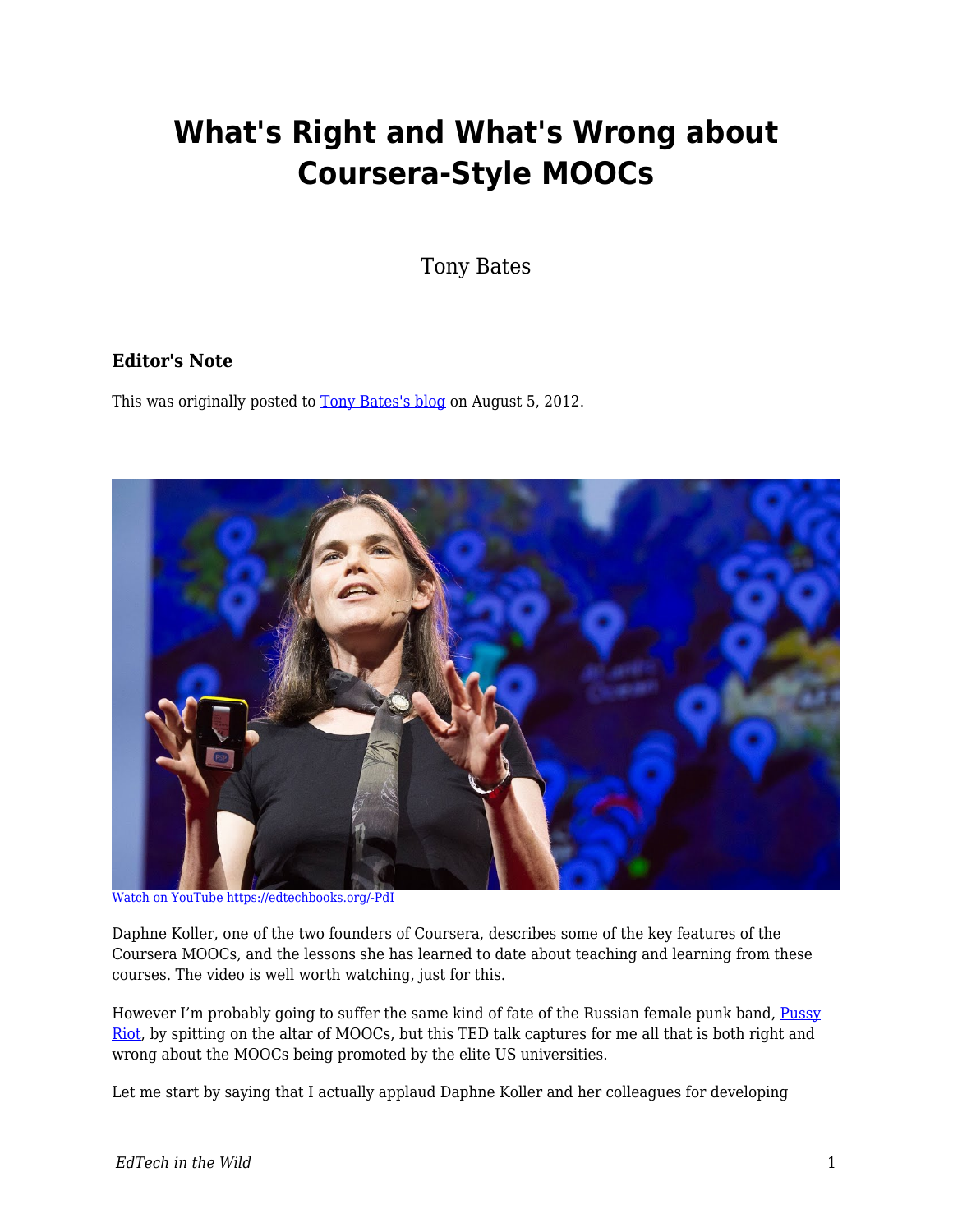massive open online MOOCs. Any attempt to make the knowledge of some of the world's leading experts available to anyone free of charge is an excellent endeavour. If only it stopped there.

What I object to is the hubris and misleading claims that are evident in this TED video. As someone once said about one of Sigmund Freud's lectures, what is new is not true, and what is true is not new.

## **Myth 1: MOOCs increase access to higher education in developing countries**

She starts by using the example of students being trampled to death trying to get into the line for the very few places left open by the campus-based University of Johannesburg in South Africa. This is a particularly maladroit example. Yes, there is a desperate shortage of conventional university places in South Africa. But South Africa has probably the oldest distance and open teaching university in the world, UNISA, currently with over 160,000 students. Just providing not for credit open online learning from the USA will not solve South Africa's access problems (especially as most of those seeking university places do not have home Internet access). Indeed, to suggest that Coursera is an alternative to conventional university education takes the pressure off governments such as South Africa's to find their own, indigenous solutions to access to higher education.

If Stanford or MIT gave credit for these courses to students from South Africa who succeeded in the exams, and then awarded them full degrees, then that might be different. But these elite universities continue to treat MOOCs as a philanthropic form of continuing education, and until these institutions are willing to award credit and degrees for this type of program, we have to believe that they think that this is a second class form of education suitable only for the unwashed masses.

## **Myth 2: new pedagogy**

Second, the teaching methods used by most of the Coursera courses so far are based on a very old and outdated behaviourist pedagogy, relying primarily on information transmission, computer marked assignments and peer assessment. Behaviourist pedagogy has its value, especially where there are right and wrong answers, facts or procedures that must be learned, or students lack higher level cognitive processing skills. In other words it works reasonably well for certain levels of training. But it is extremely difficult if not impossible to teach higher order skills of critical thinking, creative thinking, and original thinking using behaviourist pedagogy, the very skills that are needed in a knowledge-based society. (It should be noted that the 'Canadian' MOOCs of Stephen Downes, George Siemens and Dave Cormier do not suffer from this fault).

Third, and this is the most enraging part of the presentation for me, Daphne Koller talks as if she invented online learning, and that nothing was known beforehand about works and doesn't work in online learning. So she has discovered that students learn better if they are active, so there are lots of tests and activities in the courses. It is better to break up monolithic one hour lectures into smaller, more digestible chunks. Both these strategies in fact date back to the UK Open University print packages forty years ago and it has been standard practice to incorporate such strategies in most online learning since it began on a serious scale 20 years ago.

Her comparisons are all with the weaknesses of lecture-based teaching. For this we should perhaps be thankful but again this is not new – online educators have been making this point again for over 20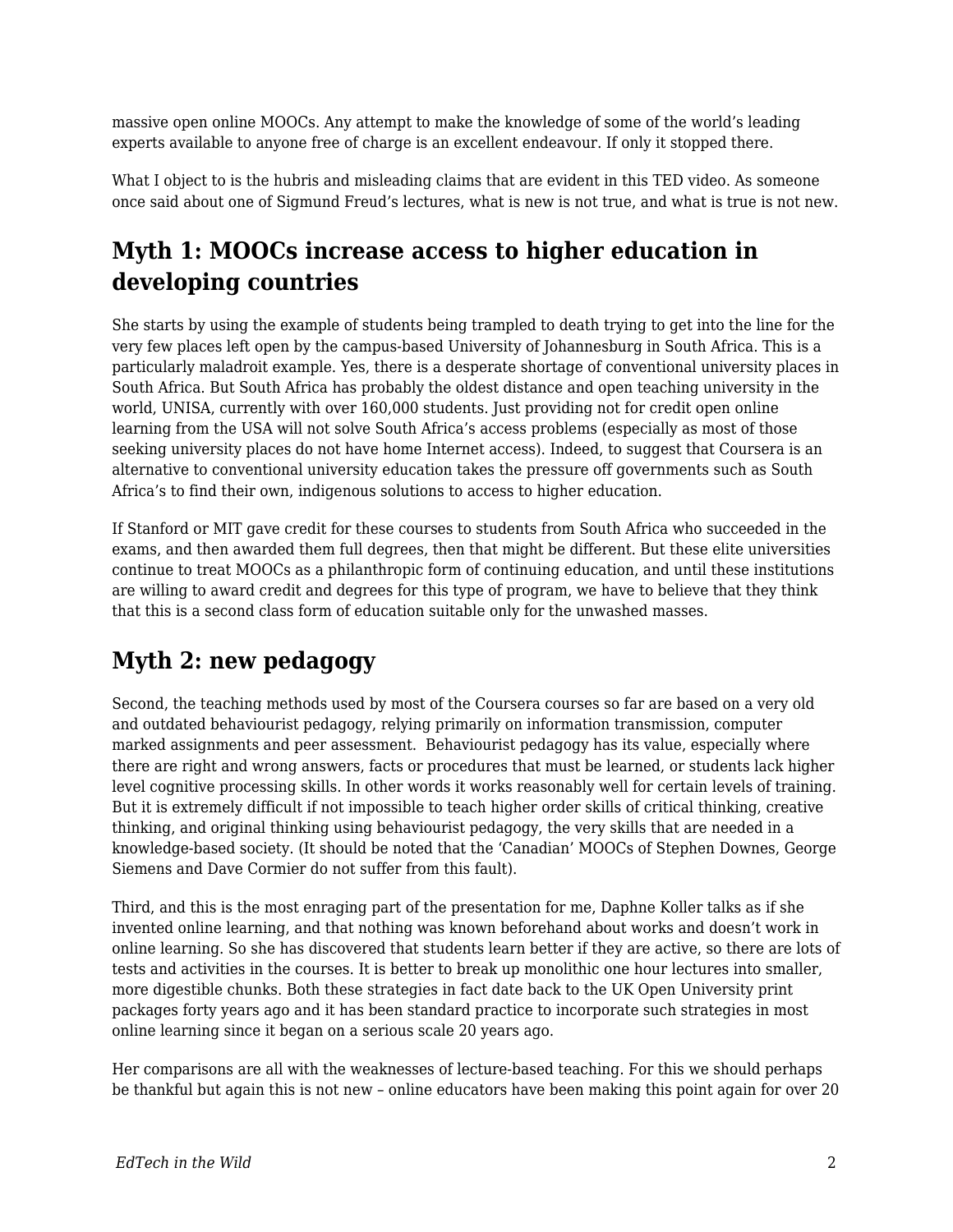years. And now Coursera is creating local or online study groups: again standard practice in other forms of online learning.

### **Myth 3: big data will improve teaching**

One example used in the video was how computer-tracking of student activities can identify weaknesses in the teaching. The example was over 2,000 students giving the same wrong answer to a multiple choice question. In other words, Coursera is using trial and error as a form of teaching: try something, and if it doesn't work, correct it the next time round. However, if they followed good design principles from the outset – for instance working with an instructional designer who could spot such errors or pre-testing material before it goes out to hundreds of thousands of guinea pig students – many of these 'errors' in teaching would be avoided in the first place. It is far, far better to avoid errors in teaching than to try to correct them afterwards: unlearning is much harder. With massive numbers of online students, the negative impact is equally massive.

## **Myth 4: Computers personalize learning**

No, they don't. They allow students alternative routes through material and they allow automated feedback but they do not provide a sense of being treated as an individual. This can be done in online learning, but it needs online intervention and presence in the form of discussion, encouragement, and an understanding of an individual student's needs. The TED lecture omitted any discussion of completion rates. Again, this should not be the measure of MOOCs, but if you are going to argue that this form of teaching is superior to other forms of online learning, then discussion of completion rates becomes valid.

Daphne Koller's final comment is telling:

*'We should spend less time at universities filling our students' minds with content by lecturing at them, and more time igniting their creativity … by actually talking with them.'* 

However, that requires the presence of a teacher, either in the class or online.

#### **Conclusion**

I am sad having to write this. Daphne Koller gave a good lecture. Even these MOOCs are valuable, because, coming from elite universities, they have woken up the media in particular, and brought online learning to the attention of the public. I believe MOOCs have great potential for higher education: but not these MOOCs. And please, is it too much to ask for a little humility? (Probably, from so-called elite institutions).

Lastly, be careful what you wish for. Underlying all this is a fundamental question: is online learning best left to computer scientists or to teachers (or even students)? I know where I stand on this. What about you?